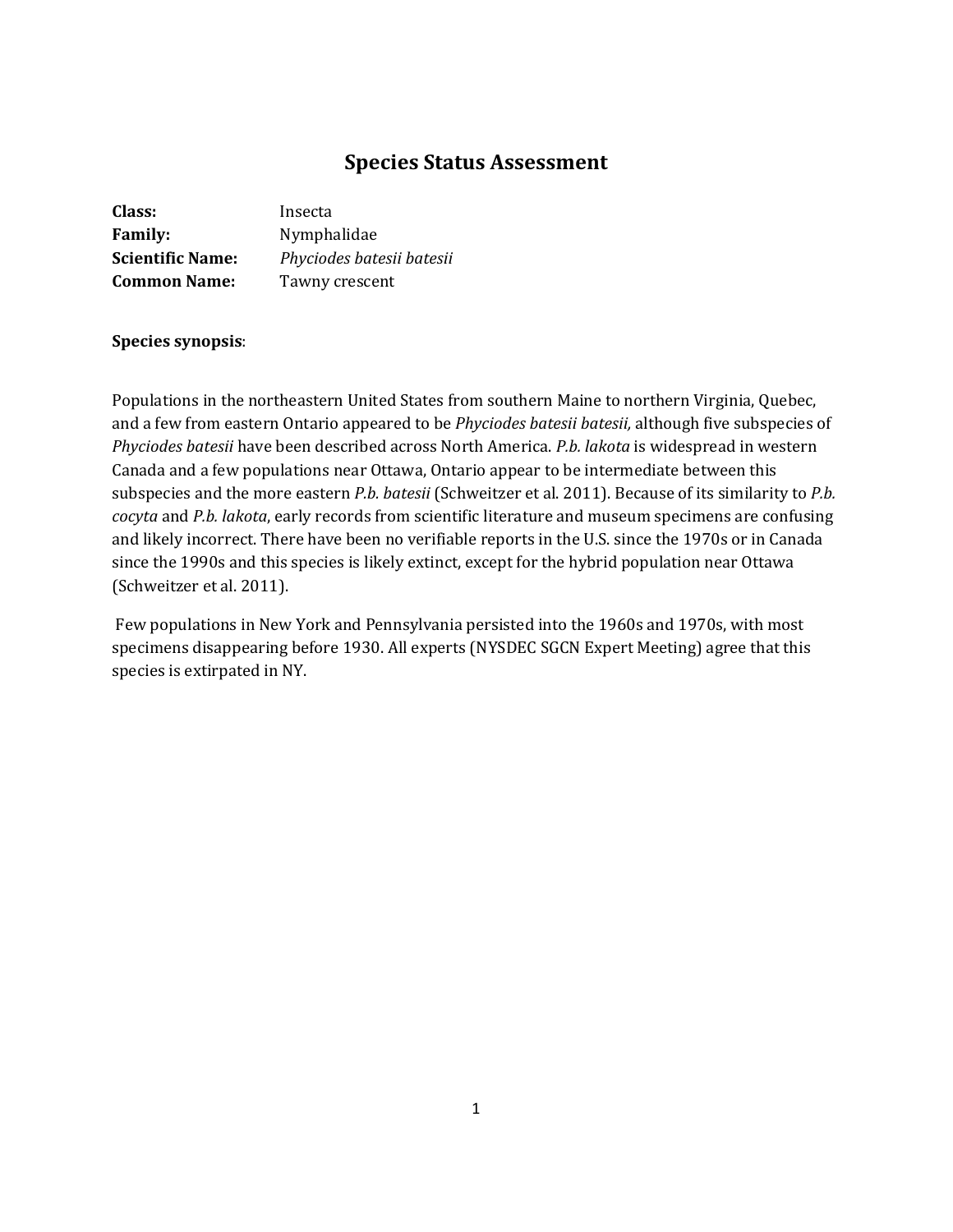#### **I. Status**

### **a. Current and Legal Protected Status**

- **i. Federal \_\_\_\_ \_**Not Listed **\_\_\_\_\_\_\_\_\_\_\_\_\_\_\_\_Candidate? \_\_**No**\_\_\_\_**
- **ii. New York \_\_\_\_** Special Concern; SGCN

#### **b. Natural Heritage Program Rank**

- **i. Global \_\_\_\_\_**G4T1 **\_\_\_\_\_\_\_\_\_\_\_\_\_\_\_\_\_\_\_\_\_\_\_\_\_\_\_\_\_\_\_\_\_\_\_\_\_\_\_\_\_\_\_\_\_\_\_\_\_\_\_\_\_**
- **ii. New York** <u>\_\_\_\_SH\_\_\_\_\_\_\_\_\_\_\_\_\_\_\_\_\_\_\_\_</u> Tracked by NYNHP? \_\_\_<u>Yes</u>

#### **Other Rank:**

None

#### **Status Discussion:**

Whether this subspecies is extinct or critically imperiled depends on its presence in Ontario; some populations intermediate between *P.b. batesii* and *P.b. lakota* probably still exist near Ottawa but otherwise this subspecies is likely extinct (NatureServe 2013). It was listed as a category II species (possible candidate for listing) under the Endangered Species Act until 1996, when this category was eliminated.

## **II. Abundance and Distribution Trends**

- **a. North America**
	- **i. Abundance**

| <u>X</u> declining _____increasing        |                        | stable | unknown |
|-------------------------------------------|------------------------|--------|---------|
| ii. Distribution:                         |                        |        |         |
| $\underline{X}$ declining _____increasing |                        | stable | unknown |
| <b>Time frame considered:</b>             | <u> 1850 – present</u> |        |         |

**Severe decline**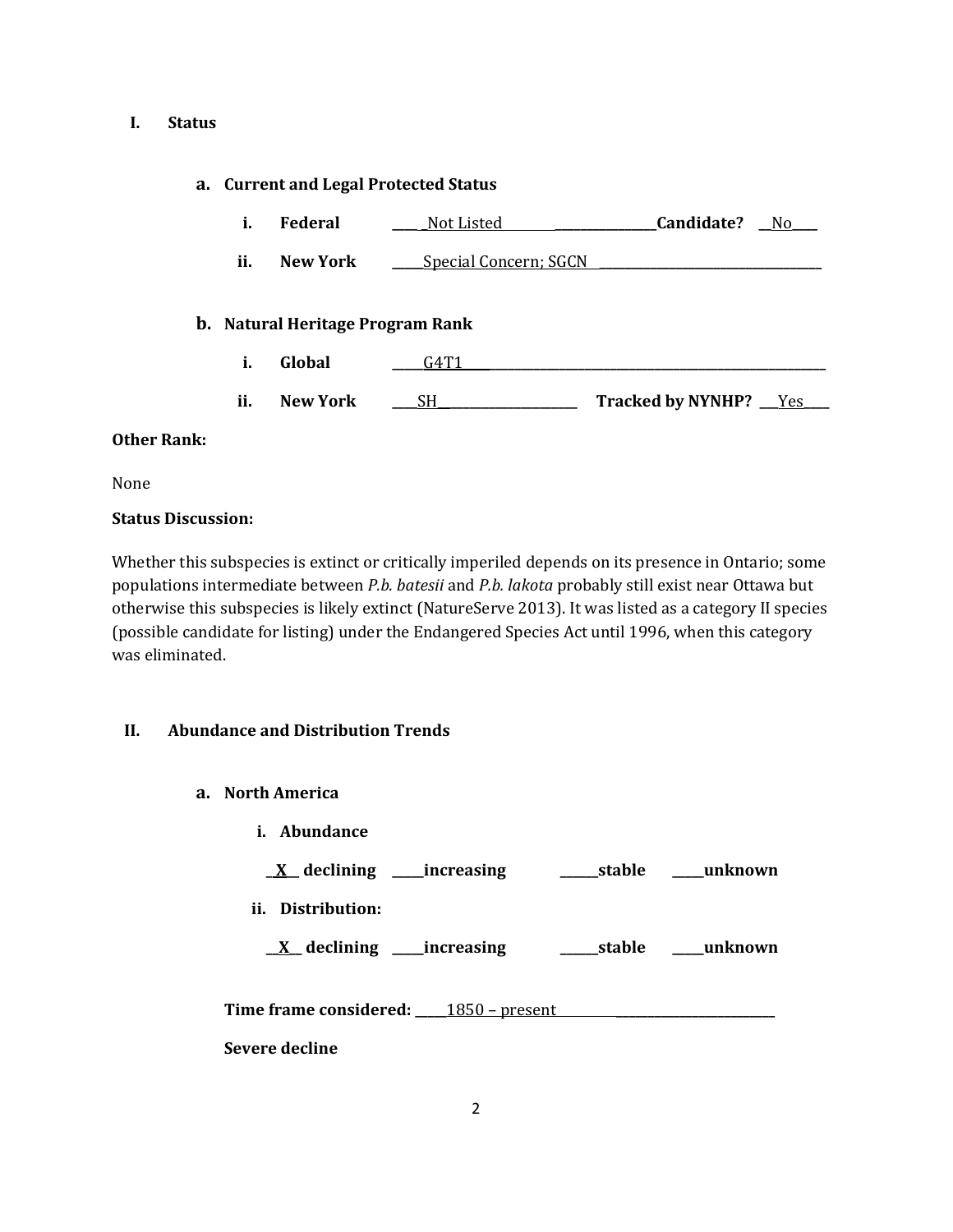- **b. Regional**
	- **i. Abundance**

| <u>X</u> declining<br>increasing   | stable                      | unknown  |
|------------------------------------|-----------------------------|----------|
| Distribution:<br>Ħ.                |                             |          |
| $X$ declining<br><i>increasing</i> | stable                      | _unknown |
| Regional Unit Considered:          | <u> Region 5- Northeast</u> |          |

**Time Frame Considered: \_\_\_\_\_\_**1850– present **\_\_\_\_\_\_\_\_\_\_\_\_\_\_\_\_\_\_\_\_\_\_\_\_\_\_\_\_**

**Severe decline**

**c. Adjacent States and Provinces**

| <b>CONNECTICUT</b>   | Not Present $X_{-}$                                              | No data $\_\_\_\_\_\_\_\_\_\_\_\_\$        |
|----------------------|------------------------------------------------------------------|--------------------------------------------|
| <b>MASSACHUSETTS</b> | Not Present $X$                                                  | No data $\_\_\_\_\_\_\_\_\_\_\_\_\_\_\_\_$ |
| <b>QUEBEC</b>        | Not Present $X_{-}$                                              | No data ______                             |
| <b>VERMONT</b>       | Not Present $X$                                                  | No data $\_\_\_\_\_\_\_\_\_\_\_\$          |
|                      |                                                                  |                                            |
| <b>NEW JERSEY</b>    | Not Present ______                                               | No data $\_\_\_\_\_\_\_\_\_\_\_\_\_\_\_\_$ |
| <i>i.</i> Abundance  |                                                                  |                                            |
|                      | ___ declining ___ increasing ___ stable __ X_ unknown            |                                            |
| ii. Distribution:    |                                                                  |                                            |
|                      | ____ declining ____ increasing _____ stable __ <u>X</u> _unknown |                                            |
|                      | Time frame considered: 1850 – present                            |                                            |
|                      | Listing Status: Not Listed North States Communist Professor      | SGCN? No                                   |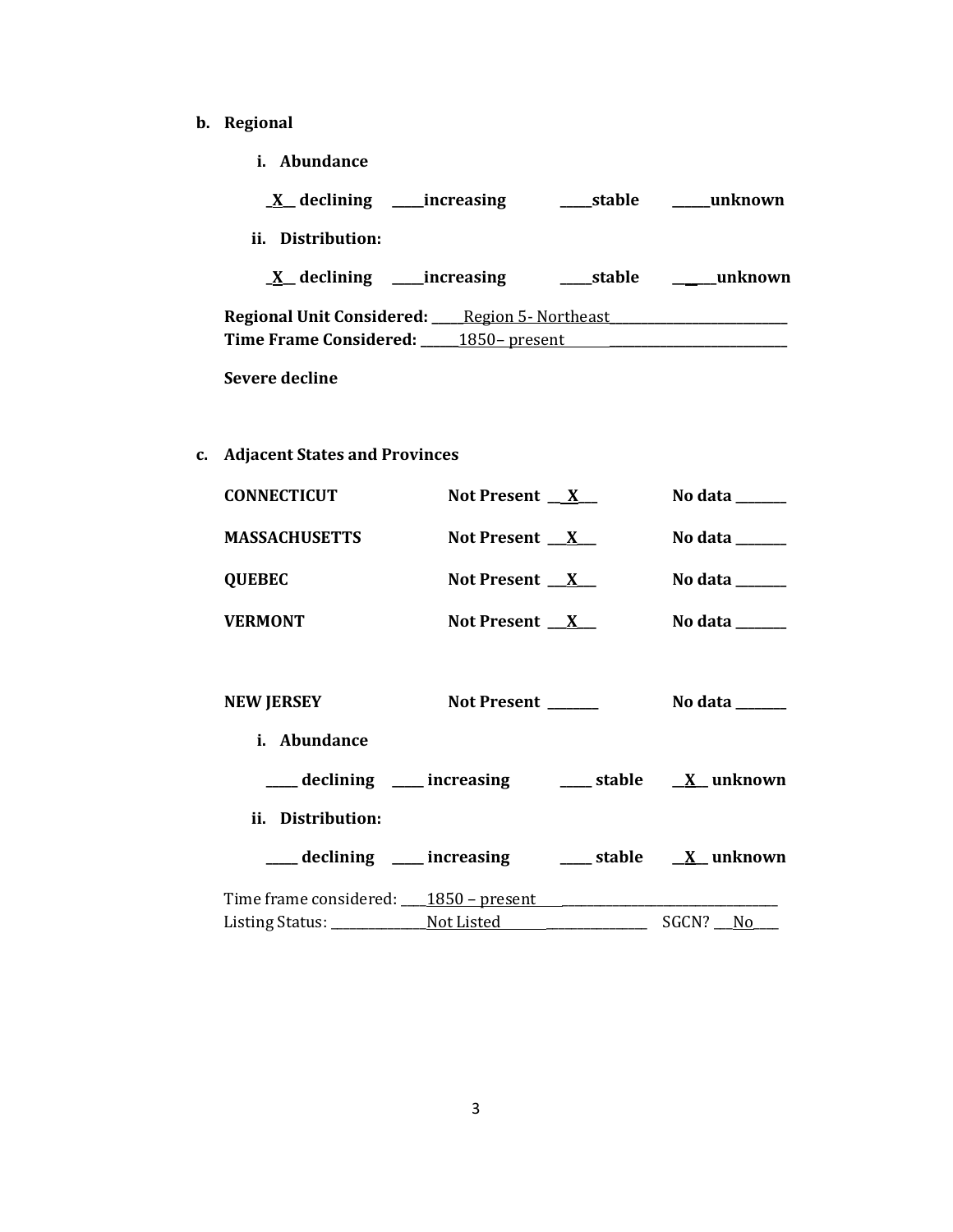| <b>ONTARIO</b>                                                                |  |                       |  |
|-------------------------------------------------------------------------------|--|-----------------------|--|
| i. Abundance                                                                  |  |                       |  |
| ii. Distribution:                                                             |  |                       |  |
| <u>X</u> declining ____increasing ___________stable ____unknown               |  |                       |  |
|                                                                               |  |                       |  |
| Moderate decline                                                              |  |                       |  |
| <b>PENNSYLVANIA</b>                                                           |  |                       |  |
| i. Abundance                                                                  |  |                       |  |
| ii. Distribution:<br>___ declining ____increasing ______stable ___ X__unknown |  |                       |  |
|                                                                               |  |                       |  |
|                                                                               |  |                       |  |
| d. NEW YORK<br>i. Abundance                                                   |  | No data $\frac{1}{2}$ |  |
| ___ declining ___ increasing ___ stable __ X_ unknown<br>ii. Distribution:    |  |                       |  |
| ____ declining ____ increasing _____ stable __ <u>_X_</u> unknown             |  |                       |  |
| Time frame considered: 1850 – present                                         |  |                       |  |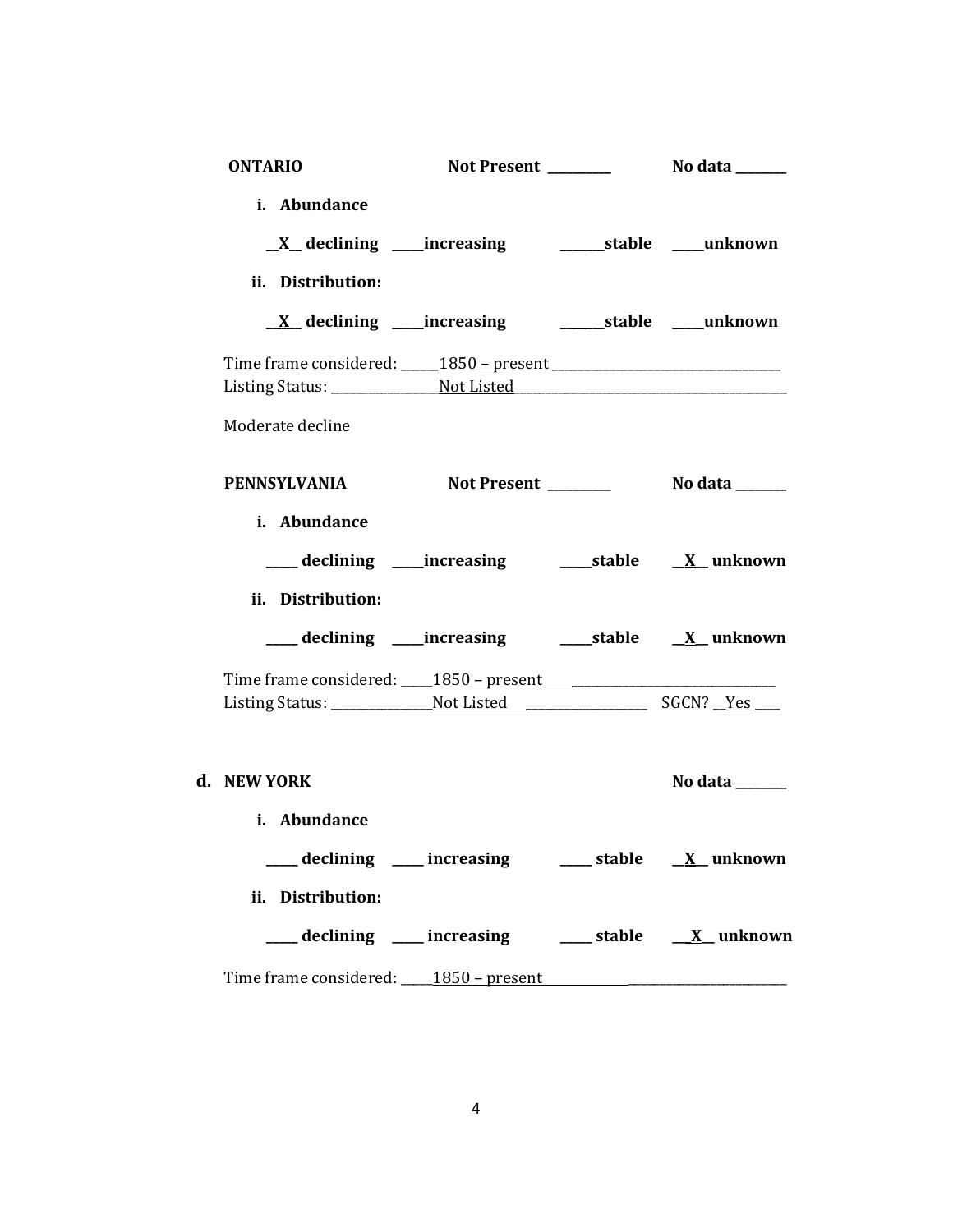#### **Monitoring in New York.**

Over the course of five years, 110 Lepidoptera Species of Greatest Conservation Need identified in the SWG T-17 grant are being assessed. The tawny crescent is included in this study, but has not yet been assessed (NYSDEC 2012).

#### **Trends Discussion:**

*Phyciodes batesii batesii* was first collected in Maine during the 19th century and it historically occurred in southern Quebec, eastern Ontario, much of New York, southward through central and eastern Pennsylvania to West Virginia. The last collections in Maine, New Jersey, and West Virginia were from before 1900 and there have been no verifiable reports in the U.S. since the 1970s or in Canada since the 1990s, except for the blend zone populations near Ottawa, Ontario (Schweitzer et al. 2011). The New York Natural Heritage Program made substantial surveying efforts to check New York alvars in the 1990s, but no colonies were found (Schweitzer et al. 2011, NYNHP 2013). This species has been declining for more than 100 years with an estimated decline of 99-100% throughout the entire range (NatureServe 2013). Few populations in New York and Pennsylvania persisted into the 1960s and 1970s, with most specimens disappearing before 1930 (NatureServe 2013).



**Figure 1.** Historical distribution of *Phyciodes batesii* in North America (left) and New York (right) (Shapiro 1974, NYNHP 2013).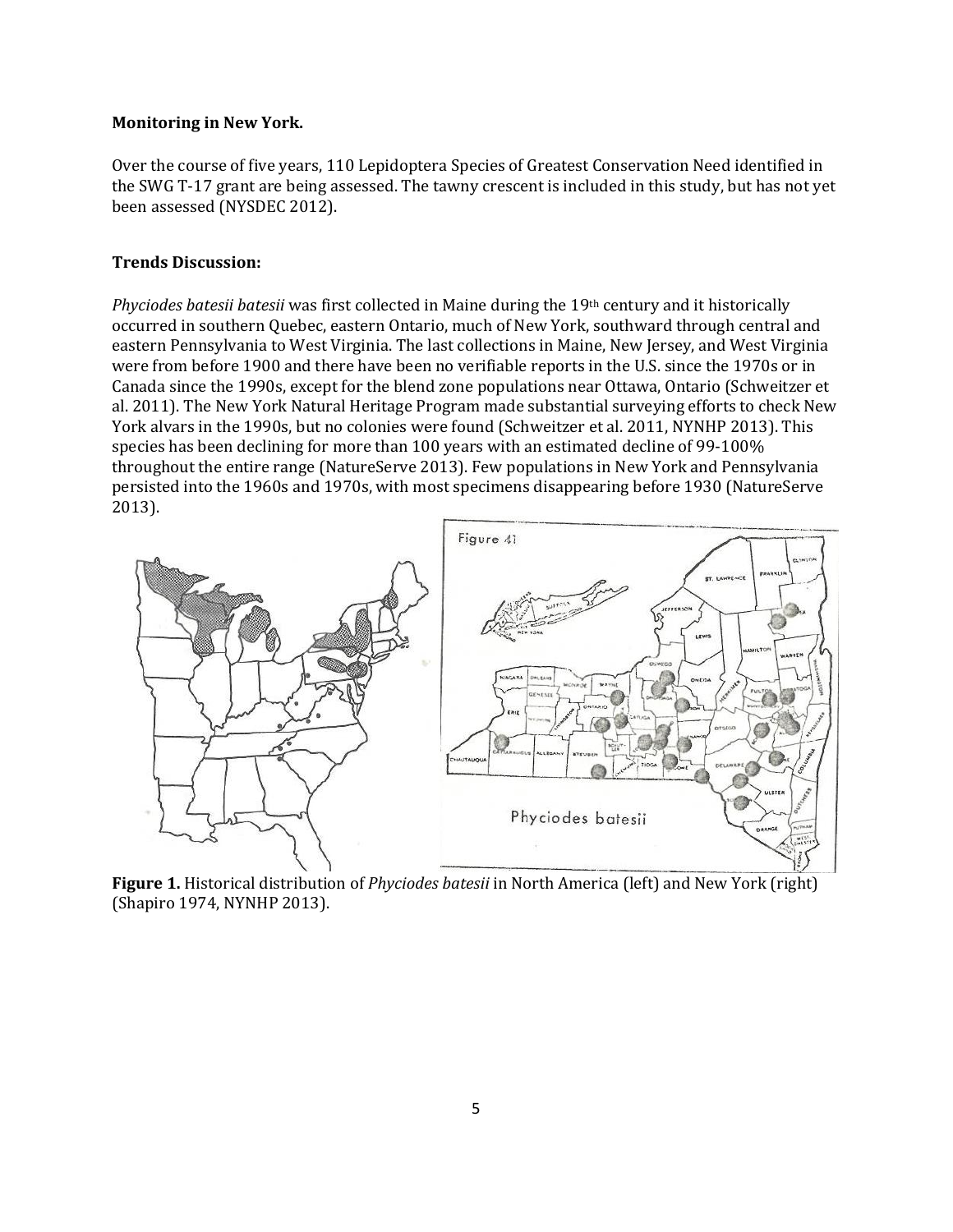

**Figure 2.** Known locations of *Aster undulatus*, the suggested food plant of *Phyciodes batesii* (NYNHP 2013).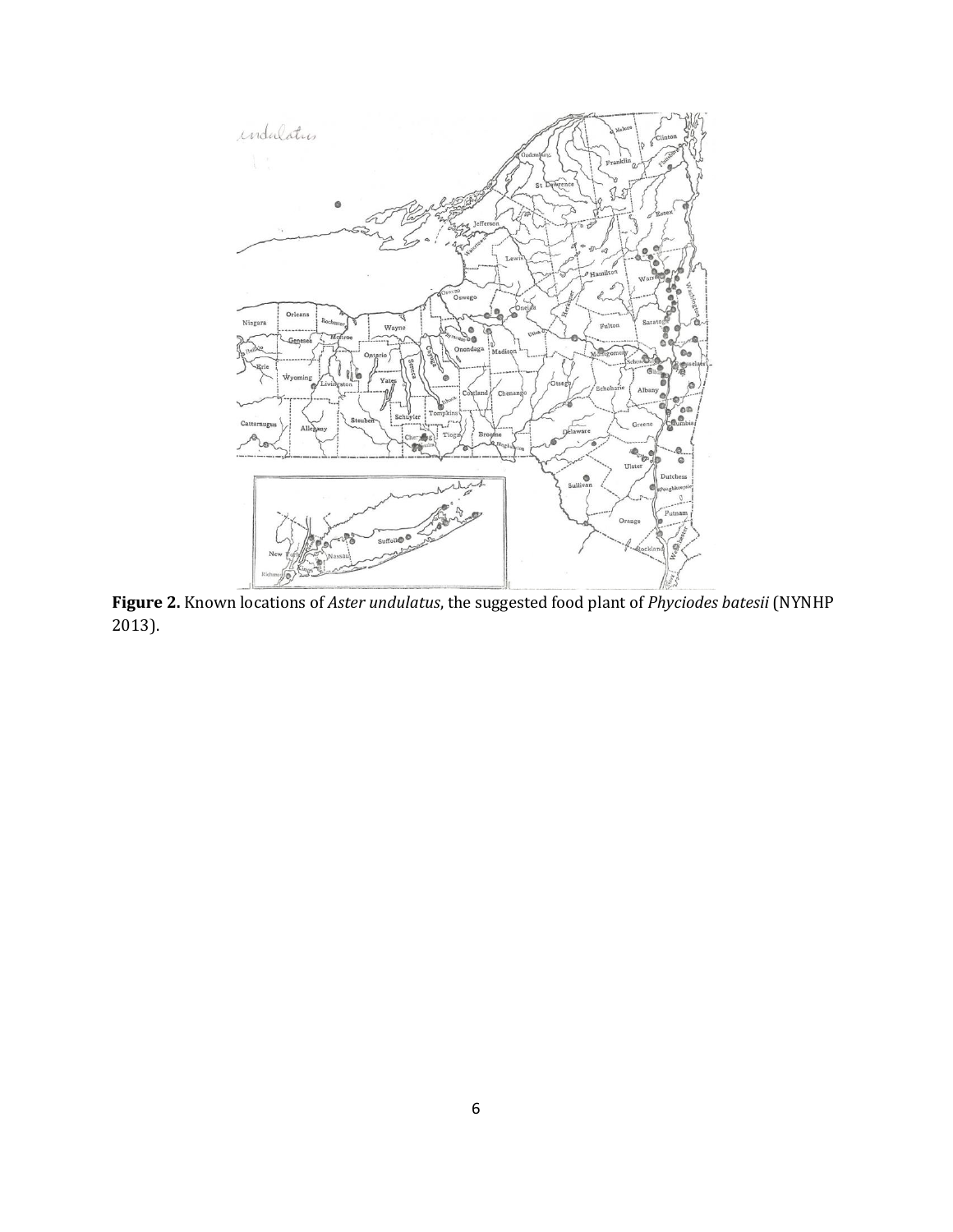# **III. New York Rarity, if known:**

| <b>Historic</b>                                                                                 | # of Animals | # of Locations                            | % of State |
|-------------------------------------------------------------------------------------------------|--------------|-------------------------------------------|------------|
| prior to 1970<br>prior to 1980<br>prior to 1990                                                 |              |                                           |            |
| <b>Details of historic occurrence:</b>                                                          |              |                                           |            |
| The last confirmed population record is from Onondaga County in the early 1970s (Shapiro 1974). |              |                                           |            |
| <b>Current</b>                                                                                  | # of Animals | # of Locations                            | % of State |
|                                                                                                 |              |                                           |            |
| <b>Details of current occurrence:</b>                                                           |              |                                           |            |
| There are no current records.                                                                   |              |                                           |            |
| New York's Contribution to Species North American Range:                                        |              |                                           |            |
| Distribution (percent of NY where species occurs)                                               |              | <b>Abundance</b> (within NY distribution) |            |
| $0 - 5%$<br>$X_{-}$                                                                             |              | abundant                                  |            |
| 6-10%                                                                                           |              | common                                    |            |
| 11-25%                                                                                          |              | fairly common                             |            |
| 26-50%                                                                                          |              | uncommon                                  |            |
| >50%                                                                                            |              | $X$ rare                                  |            |
| NY's Contribution to North American range                                                       |              |                                           |            |
| $0 - 5%$<br>X —                                                                                 |              |                                           |            |
| 6-10%                                                                                           |              |                                           |            |

- $\frac{11-25\%}{2}$
- $\frac{26-50\%}{26}$
- \_\_\_\_ >50%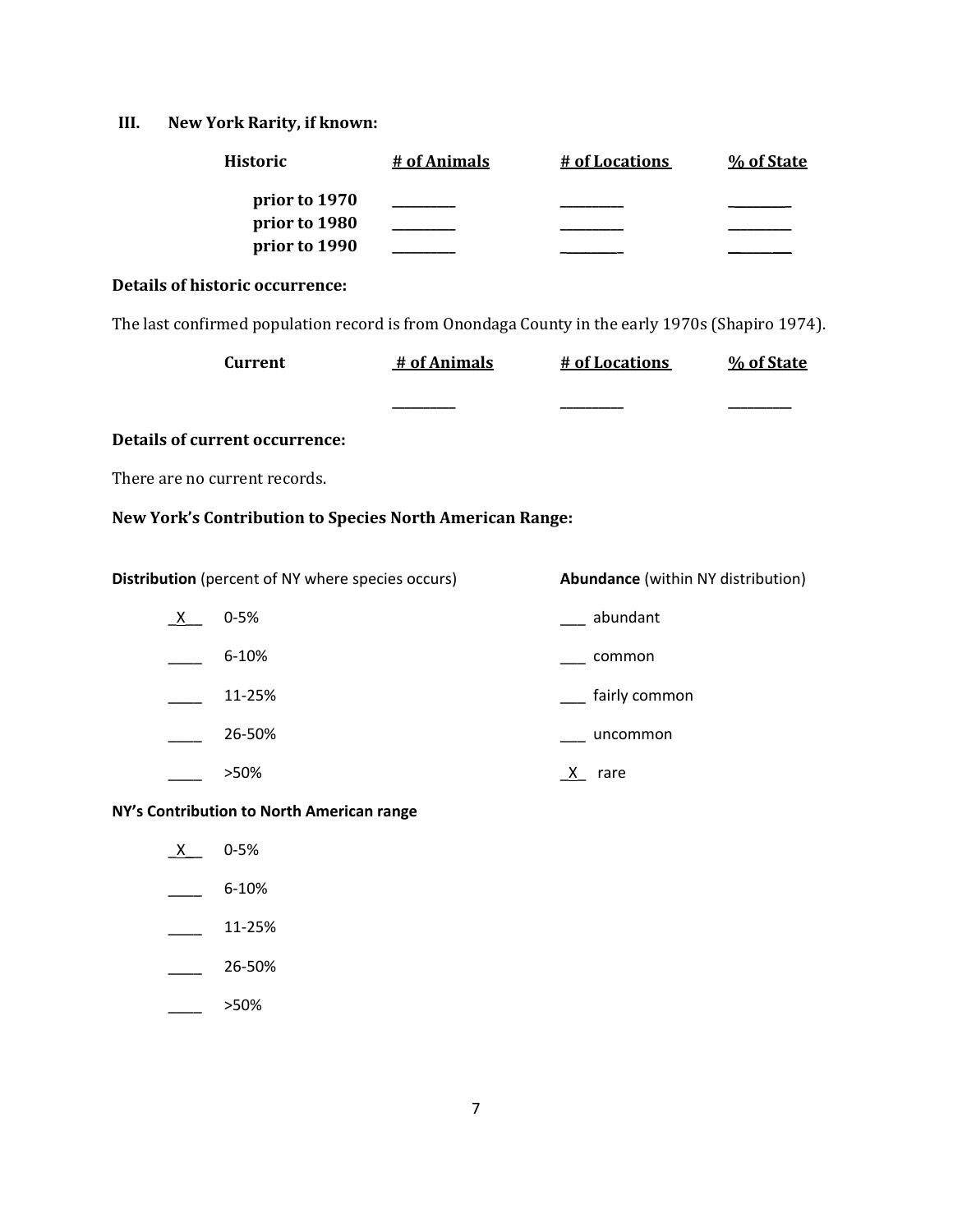**Classification of New York Range**

**\_X\_\_ Core**

**\_\_\_\_\_ Peripheral**

**\_\_\_\_\_ Disjunct**

**Distance to core population:**

**\_\_\_\_\_\_\_\_\_\_\_\_\_**

**IV. Primary Habitat or Community Type:** 

- **1.** Oak-pine forest
- **2.** Native barrens and savannah
- **3.** Old field managed grasslands
- **4.** Pine barrens

#### **Habitat or Community Type Trend in New York:**

| $\underline{X}$ Declining           | <b>Stable</b> | <b>Increasing</b> | Unknown |
|-------------------------------------|---------------|-------------------|---------|
| Time frame of decline/increase: ___ |               |                   |         |
| <b>Habitat Specialist?</b>          |               | X Yes             | No      |
| <b>Indicator Species?</b>           |               | Yes               | No.     |

#### **Habitat Discussion:**

The tawny crescent occurs in low-lying moist grasslands, savanna, and mixed woodlands in the northern part of its range, mostly below 1,000 feet elevation (NYNHP 2013). It occurs in old clearings, fields, and pastures in wooded terrain, rocky riparian slopes, shale barrens, oak savannahs, oak woodlands, alvar grasslands, and even pine barrens with sandy soils in New York and Maine (NatureServe 2013, Schweitzer et al. 2011). Edaphic factors (specifically acidic soils) may be important for distribution and shale or limestone areas may be used (NatureServe 2013, Shapiro 1974). The larval foodplant in New York is unknown but most authors agree that wavyleaved aster (*Aster undulatus*) is preferred (NYNHP 2013).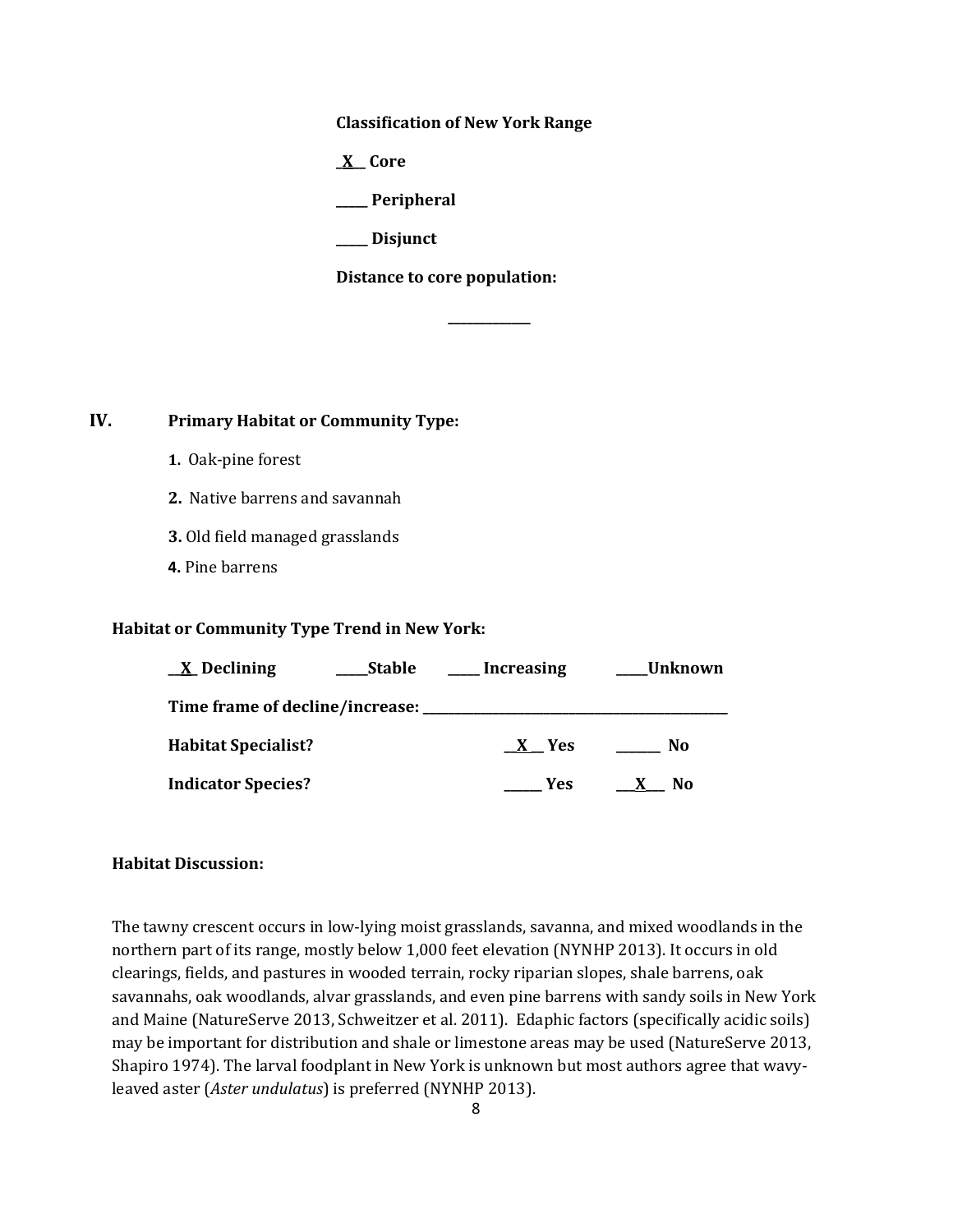- **V. New York Species Demographics and Life History**
	- **\_\_X\_\_ Breeder in New York**
		- **\_\_X\_\_ Summer Resident**
		- **\_\_X\_\_ Winter Resident**
		- **\_\_\_\_\_ Anadromous**

**\_\_\_\_\_ Non-breeder in New York**

- **\_\_\_\_\_ Summer Resident**
- **\_\_\_\_\_ Winter Resident**
- **\_\_\_\_\_ Catadromous**
- **\_\_\_\_\_ Migratory only**
- **\_\_\_\_\_Unknown**

#### **Species Demographics and Life History Discussion:**

The tawny crescent produces one brood late in spring, sometimes with a very small partial second in Ontario during late July, with emergence occurring progressively earlier as one proceeds southward (Shapiro 1974). Adults occur primarily in June with flight extremes recorded for New York from June 20<sup>th</sup> to July 21<sup>st</sup> (NYNHP 2013). Eggs are laid in batches under the leaves of host plants and hatch within 7 to 8 days. The first and second instar larvae live communally in webs on the host, generally entering diapauses in the third instar and completing development the following spring (NYNHP 2013). Nectar plants are not discussed in the literature. This species is not migratory, but they presumably move around within their overall community and can colonize newly created habitat (NatureServe 2013).

## **VI. Threats:**

If hybrid populations of *Phyciodes batesii batesii* still exist in Ontario, overly abundant deer, prescribed burning on alvars, succession, development, and gypsy moth spraying would be among the major threats. Unburned habitat refugia is needed to protect colonies of the butterfly (Schweitzer et al. 2011). The most recent collapse in the Ottawa area and Quebec was not associated with any apparent habitat change, but did coincide with a rapid increase of the recently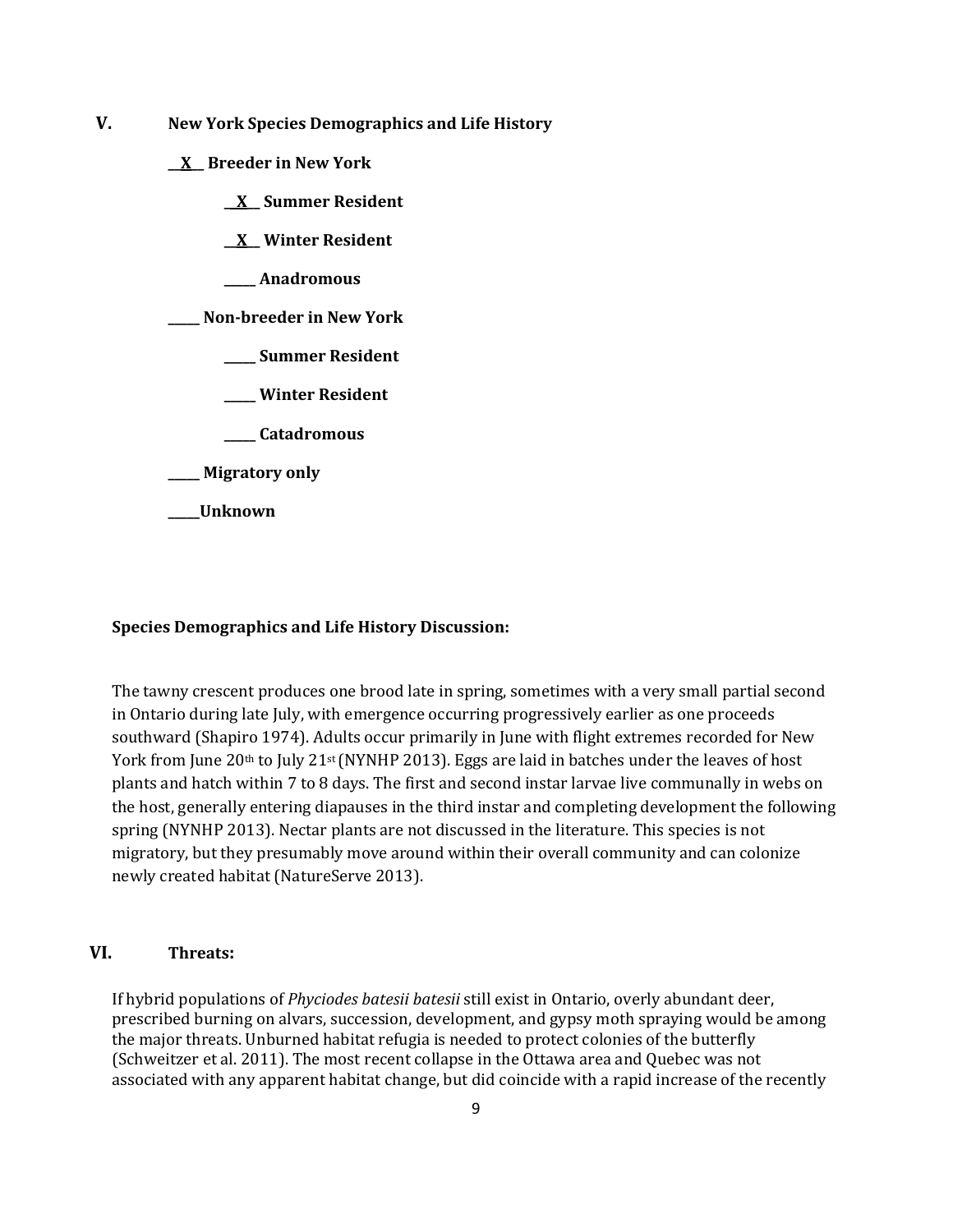adventive pearl crescent (*Phyciodes tharos*) (NatureServe 2013)*.* The same situation may have occurred in New York but there is no real evidence of the cause of decline (NatureServe 2013). Other factors affecting Lepidoptera are invasive species, habitat fragmentation and degradation, and off-road vehicle use (NYSDEC 2005).

**Are there regulatory mechanisms that protect the species or its habitat in New York?**

**\_\_\_X\_\_\_ No \_\_\_\_\_ Unknown**

**\_\_\_\_\_\_ Yes** 

**Describe knowledge of management/conservation actions that are needed for recovery/conservation, or to eliminate, minimize, or compensate for the identified threats:**

| <b>Conservation Actions</b>    |                                      |  |
|--------------------------------|--------------------------------------|--|
| <b>Action Category</b>         | <b>Action</b>                        |  |
| Law and Policy                 | Policies and Regulations             |  |
| <b>Education and Awareness</b> | Training                             |  |
| <b>Education and Awareness</b> | Awareness & Communications           |  |
| Land/Water Protection          | Site/Area Protection                 |  |
| Land/Water Protection          | Resource/Habitat Protection          |  |
| Land/Water Management          | Site/Area Management                 |  |
| Land/Water Management          | Invasive/Problematic Species Control |  |
| Land/Water Protection          | Site/Area Protection                 |  |

Conservation actions following IUCN taxonomy are categorized in the table.

The Comprehensive Wildlife Conservation Strategy (NYSDEC 2005) includes recommendations for the following actions for other butterflies, and for the tawny crescent in particular.

#### **Fact sheet:**

Develop fact sheets and other outreach material to educate the public about species at risk Lepidoptera.

## **Habitat management:**

Determine best management regimes for species in each locality. **Habitat research:**